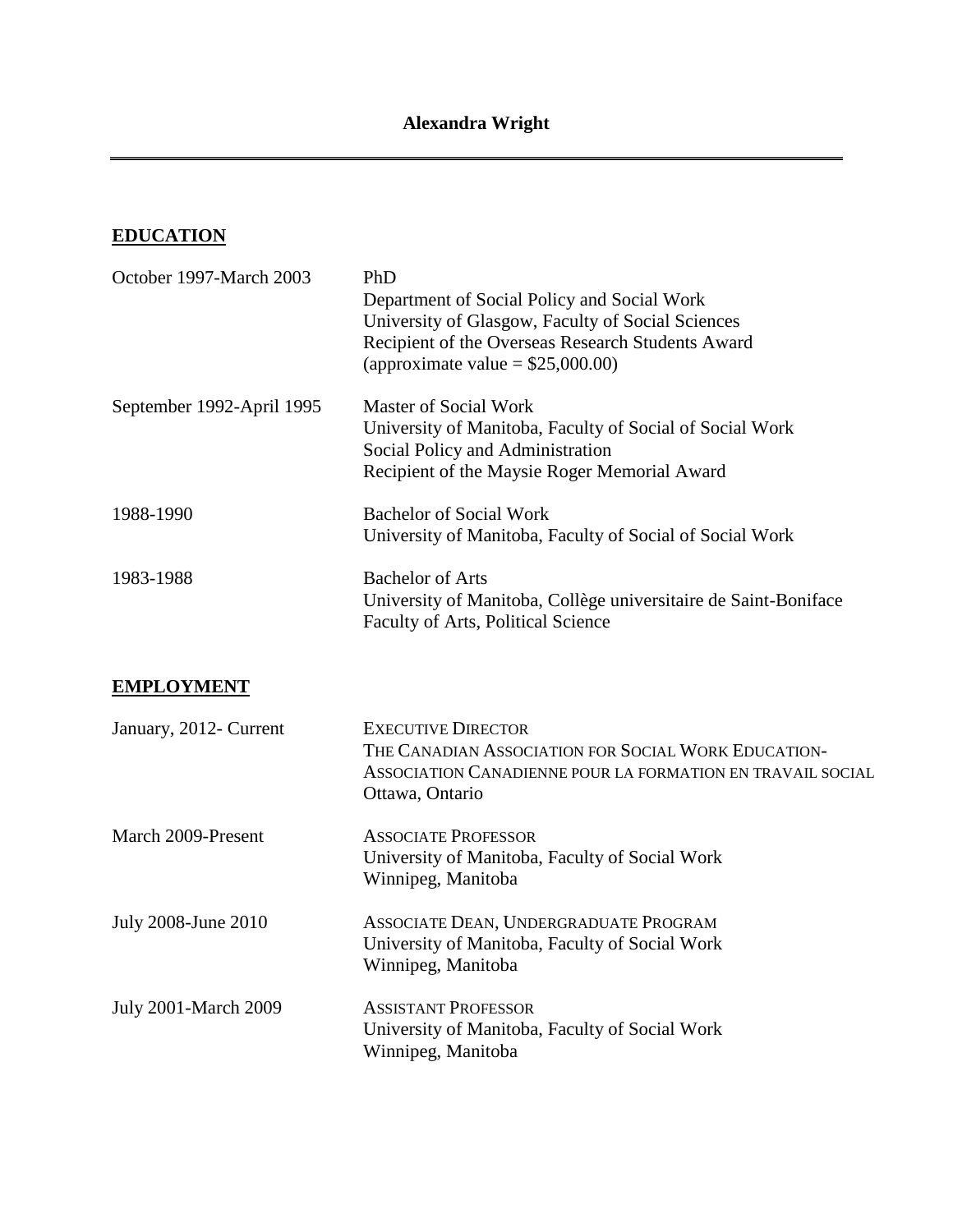| January 2001-July 2001<br>Part-Time | RESEARCH ASSOCIATE, University of Manitoba<br>Faculty of Social Work, Winnipeg, Manitoba<br>Project: Consideration of Child and Family Services Option |
|-------------------------------------|--------------------------------------------------------------------------------------------------------------------------------------------------------|
| June 2000-July 2001                 | SESSIONAL INSTRUCTOR, University of Manitoba                                                                                                           |
| Part-Time                           | Faculty of Social Work, Winnipeg, Manitoba                                                                                                             |
| October 1997-July 1999              | LEAD TUTOR, University of Glasgow                                                                                                                      |
| Part-Time                           | Department of Social Policy and Social Work, Scotland                                                                                                  |
| March 1993-June 1996<br>Part-Time   | RESEARCH ASSOCIATE, University of Manitoba<br>Faculty of Social Work, Winnipeg, Manitoba<br>Project: The Manitoba Risk Estimation Project              |
| September 1994-May 1995             | SESSIONAL INSTRUCTOR, University of Manitoba                                                                                                           |
| Part-Time                           | Faculty of Social Work, Thompson, Manitoba                                                                                                             |
| September 1992-March 1993           | TEACHER'S ASSISTANT, University of Manitoba                                                                                                            |
| Part-Time                           | Faculty of Social Work, Winnipeg, Manitoba                                                                                                             |

# **SOCIAL WORK EMPLOYMENT**

| June 1996-October 1997                 | FAMILY SERVICE WORKER, Winnipeg Child & Family Services<br>Winnipeg, Manitoba      |
|----------------------------------------|------------------------------------------------------------------------------------|
| July 1990-August 1992                  | SOCIAL WORKER, Children's Aid Society of the County of Simcoe<br>Alliston, Ontario |
| October 1988-March 1990<br>(Part Time) | <b>COUNSELLOR, Osborne House</b><br>Winnipeg, Manitoba                             |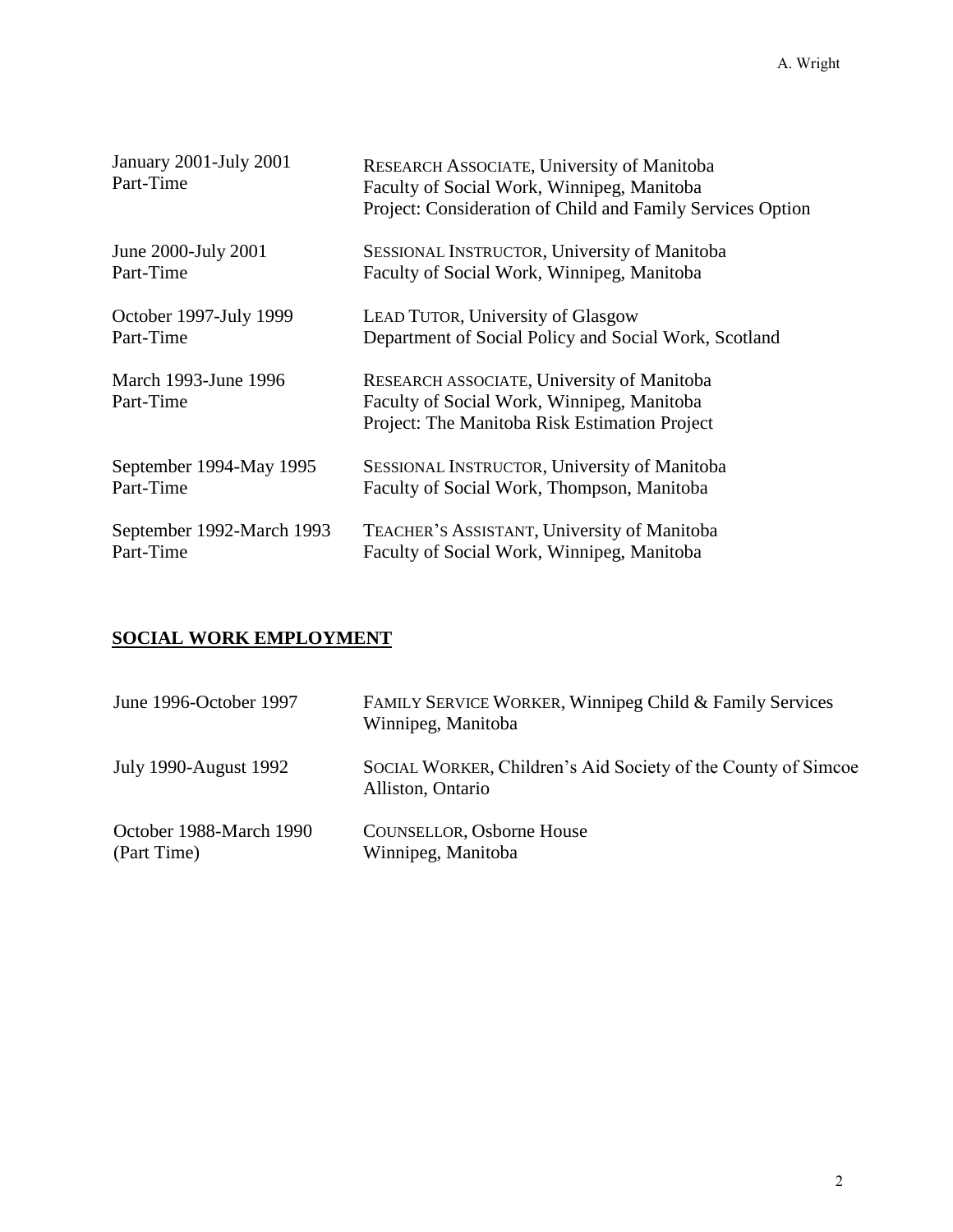### **SKILLS AND EXPERIENCE**

#### **Research and Policy**

- Experienced with the process of planning, implementing and successfully completing social science research projects.
- **Proficient in policy and program analysis, implementation, and evaluation and the** development of recommendations.
- Specialized in human service organizational theory and administration with a broad range of publications and conference presentations.
- Investigator on projects examining issues related to child welfare, disability, and the provision of social services.

### **Teaching and Communication**

- **Effective written communicator with experience in proposal writing, reports, curriculum** development, strategic planning and scholarly publications.
- Effective oral communicator in various settings: classroom or online, presentations, supervision of graduate students and staff.
- Extensive experience as a member or chair of on intra-, inter-university and national committees: clear understanding of horizontal and vertical processes.
- Successful networking and maintenance of ongoing professional relationships with community members.

### **Administration and Management**

- As the dean's representative, responsible for the administration of a large, complex and multi-sited undergraduate professional degree program.
- Involved with strategic, program, and budget planning, working with various stakeholders.
- Responsible for the daily operations of a national social work education organization including conference planning, revising, creating and implementing policies, human resources, and membership engagement.
- **Experienced in human resource support: demonstrated ability to work with diversity and** complexity and responsive and pro-active in addressing and resolving issues.

### **Languages**

- Bilingual in English and French: Successfully completed a BA in Political Studies in French at Collège universitaire de Saint Boniface.
- Attended the Université de Strasbourg for one year (full-time) and successfully completed a deuxième degré.
- Over six years instruction in Spanish (junior high, high school and two university courses).
- Successful completion of an introductory university course in German.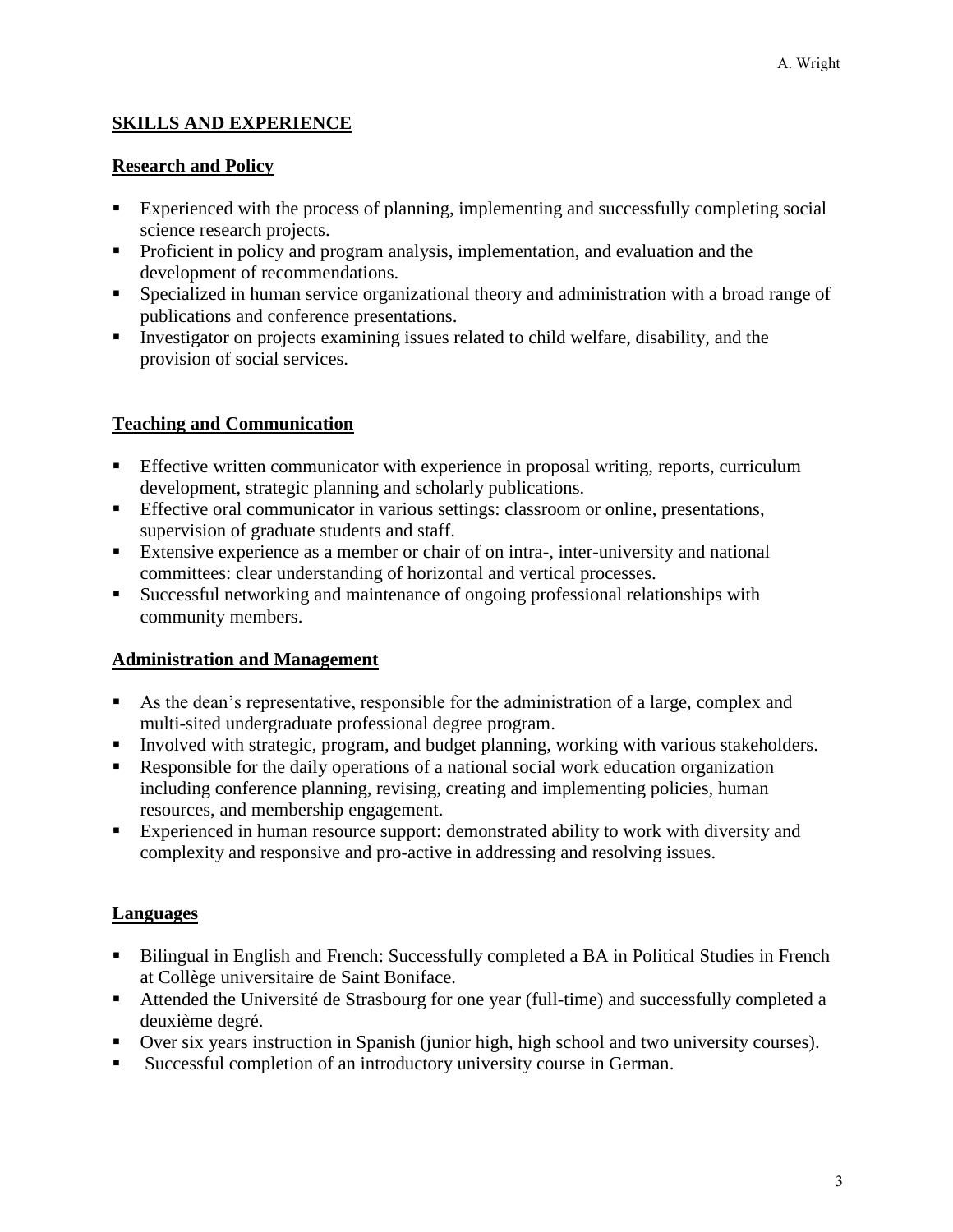### **PUBLICATIONS AND PROFESSIONAL CONTRIBUTIONS**

#### **Publications**

- \*Gosek, G., Wright, A., & Hiebert-Murphy, D. (2007). Supporting Aboriginal children and youth with learning and behavioural disabilities in the care of Aboriginal child welfare agencies. In I. Brown, F. Chaze, D. Fuchs, J. Lafrance, S. McKay, & S. Thomas-Prokop (Eds.), *Putting a human face on child welfare. Voices from the Prairies* (pp. 147-160). Prairie Child Welfare Consortium and the Centre of Excellence for Child Welfare.
- \*Hiebert-Murphy, D., Trute, B., & Wright, A. (2011). Parents' definition of effective child disability support services: Implications for implementing family-centered practice. *Journal of Family Social Work, 14*, 144-158.
- \*Hiebert-Murphy, D., Trute, B., & Wright, A. (2008). Patterns of entry to community-based services for families with children with developmental disabilities: Implications for social work practice. *Child and Family Social Work, 13*, 423-432*.*
- \*Reid, G., Sigurdson, E., Christianson-Wood, J. and Wright, A. (1996). Risk assessment: Some Canadian findings. *Protecting Children. American Humane Association, 12*(2), 24-31.
- \*Trute, B., Hiebert-Murphy, D., & Wright, A. (2008). Family-centred service coordination in childhood health and disability services: The search for meaningful service outcome measures. *Child: Care, Health & Development, 34*, 367-372.
- \*Wright, A. (2013). Managing the successful implementation of family-centered practice. In D. Hiebert-Murphy and B. Trute (Eds.), *Partnering with parents: Family-centred practice in children's services* (pp. 287-310). Toronto: University of Toronto Press.
- \*Wright, A. (2013). Supervision to enhance family-centred practice. In D. Hiebert-Murphy and B. Trute (Eds.), *Partnering with parents: Family-centred practice in children's services* (pp. 261-286).Toronto: University of Toronto Press.
- Wright, A. (2013). A review of best practices in child welfare. A review completed for the Phoenix Sinclair Inquiry Commission. Winnipeg.
- \*Wright, A. (2012). A conceptual framework for child welfare service coordination, collaboration, and integration. In D. Fuchs, S. McKay, & I. Brown (Eds.), *Awakening the spirit: Moving forward in child welfare: Voices from the prairies (pp. 117-133). Regina,* SK: Canadian Plains Research Center.
- Wright, A. (2011). Report on the Administration of the Faculty of Social Work Distance Delivery Courses. Report completed for the Dean of the Faculty of Social Work, the University of Manitoba.
- \*Wright, A. (2010). Responses to children in need in Scotland: Historical challenges for social service planning, policy and provision. In C. Rochester, G. C. Gosling, A. Penn and M. Zimmeck (Eds.), *Understanding the roots of voluntary* action (pp. 48-64). Sussex Academic Press.
- Wright, A. (2008). Responses to children in heed: Historical challenges for social service planning, policy and provision. *Voluntary action history society, third international research conference, University of Liverpool. Liverpool. July 16-18.*
- Wright, A. (2008). *Children in need: An examination of policy formulation in Scottish social work.* Saarbrucken, Germany: VDM Dr. Muller Publishers.
- Wright, A. (2006). Best practices in child welfare: Definition, application and the context of child welfare in Manitoba. Report completed for the External Child Welfare Review Committee.
- \*Wright, A. (2006). Implementing family support policy: Empowering practitioners. In P. Dolan,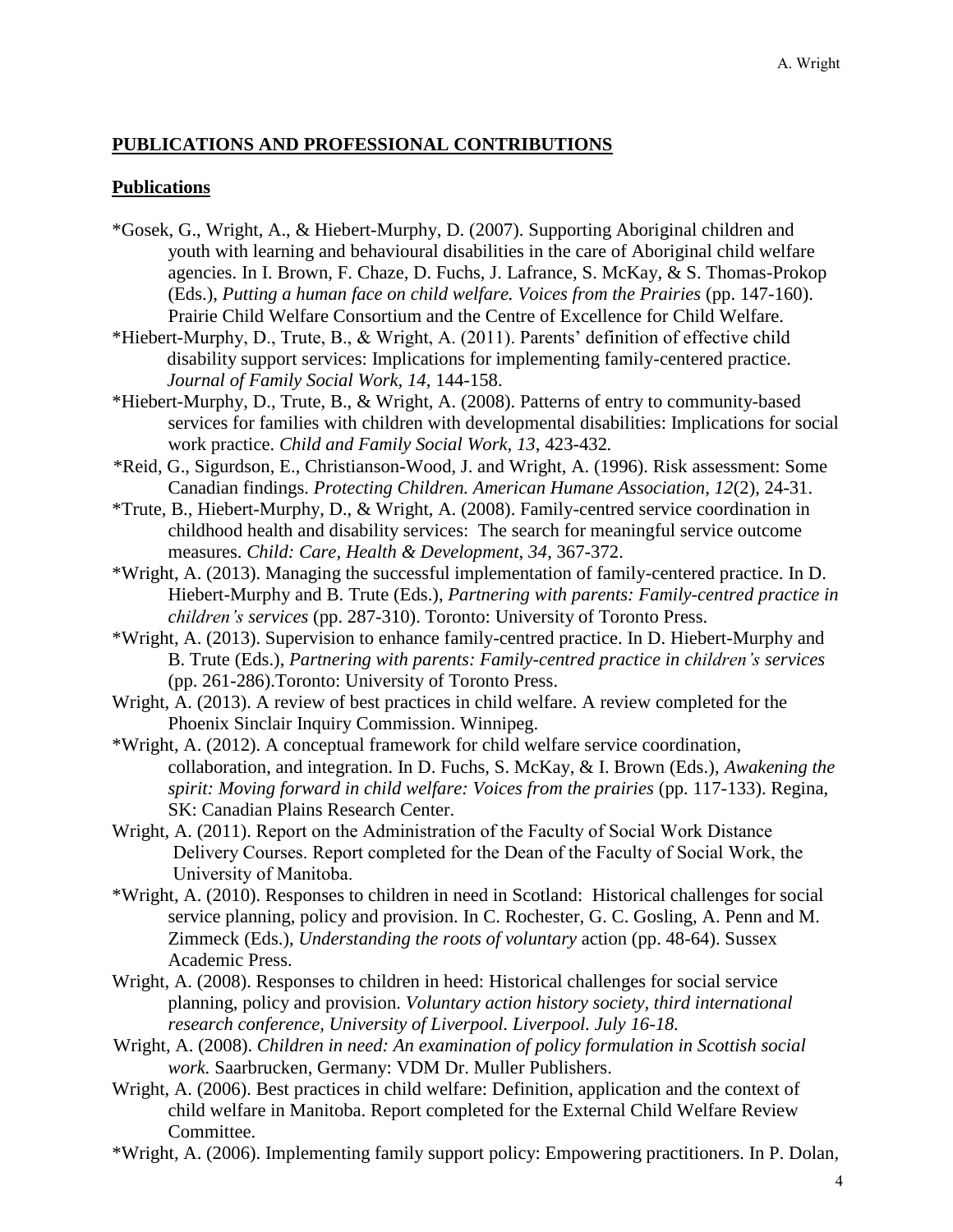J. Canavan & J. Pinkerton (Eds.), *Family support as reflective practice* (pp. 75-87). London: Jessica Kingsley Publishers.

- Wright, A. (2003). Children in need: An examination of policy formulation in Scottish social work. Thesis submitted in partial fulfilment of the requirements for the degree of PhD. University of Glasgow. Glasgow Scotland: University of Glasgow.
- Wright, A., & Barnby, V. (2004). Self-managed care: Evaluating partnership, social networks and community capacity building in the provision of respite services. Final report.
- \*Wright, A., & Hiebert-Murphy, D. (2011). Family-centred child welfare practice. In K. Kufeldt & B. McKenzie (Eds.), *Child welfare: Connecting research, policy and practice* (2nd Ed.) (pp. 445-458).Waterloo, Ont.: Wilfred Laurier University Press.
- Wright, A., Hiebert-Murphy, D, & Gosek, G. (2005). Final report: Supporting Aboriginal children and youth with learning and/or behavioural disabilities in the care of Aboriginal child welfare agencies. Faculty of Social Work, University of Manitoba.
- Wright,A., Hiebert-Murphy, D, Mirwaldt, J., & Muswaggon, G. (2006). Final report: Factors that contribute to positive outcomes in the Awasis Pimicikamak Cree Nation<sup>1</sup> Kinship Care Program. Centre of Excellence for Child Welfare. Toronto: Ontario.
- \*Wright, A., Hiebert-Murphy, D., & Trute, B. (2010). Professionals' perspectives on organizational factors that support or hinder the successful implementation of familycentered practice. *Journal of Family Social Work. 13*, 114-130.

### **Presentations**

- Gosek, G., Wright, A., & Hiebert-Murphy, D. (2006). Initial findings: Supporting Aboriginal children and youth with learning and/or behavioural disabilities in the care of Aboriginal child welfare agencies. *World Forum 2006, Vancouver, November 20-20.*
- Hiebert-Murphy, D., Gosek, G., & Wright, A. (2004). Supporting Aboriginal children with learning and behavioural disabilities in the care of Aboriginal child welfare agencies in Canada. *First nations child and family caring society of Canada, Winnipeg, March 31.*
- Hiebert-Murphy, D., Wright, A., & Levine, K. (2002). Family strengths in childhood disability project. *Poster presentation for Showcase 2002, University of Manitoba, Winnipeg, October 29.*
- Mirwaldt, J., Muswaggon, G., Wright, A., & Hiebert-Murphy, D. (2004). Evaluating factors that contribute to positive outcomes in the Awasis Pimicikamak Cree Nation kinship care program. *Building lifelong connections, Saint John, New Brunswick, October 14-16.*
- Trute, B., Hiebert-Murphy, D., & Wright, A. (2004). The family strengths in childhood disability project: Initial findings from Manitoba parents and professionals. *13th Annual conference on developmental disabilities. Family: Bridging, building, becoming, St. Amant Centre, Winnipeg, October 7-8.*
- Trute, B., Hiebert-Murphy, D., & Wright, A. (2004). The implementation of family-centered practice in childhood disability services in Manitoba. May 29-30, 2004. Congress of the Canadian Federation for the Humanities and Social Sciences/CASSW, Confluence and coalition in community conference, Canadian Disability Studies Association, Winnipeg.
- Wright, A. (2009). Service integration in child welfare: A conceptual framework. *Prairie Child Welfare Consortium. Awakening the Spirit, Moving Forward in Child Welfare. Winnipeg. October 23.*

l

 $<sup>1</sup>$  As of 2005 "Cross Lake Band" First Nation.</sup>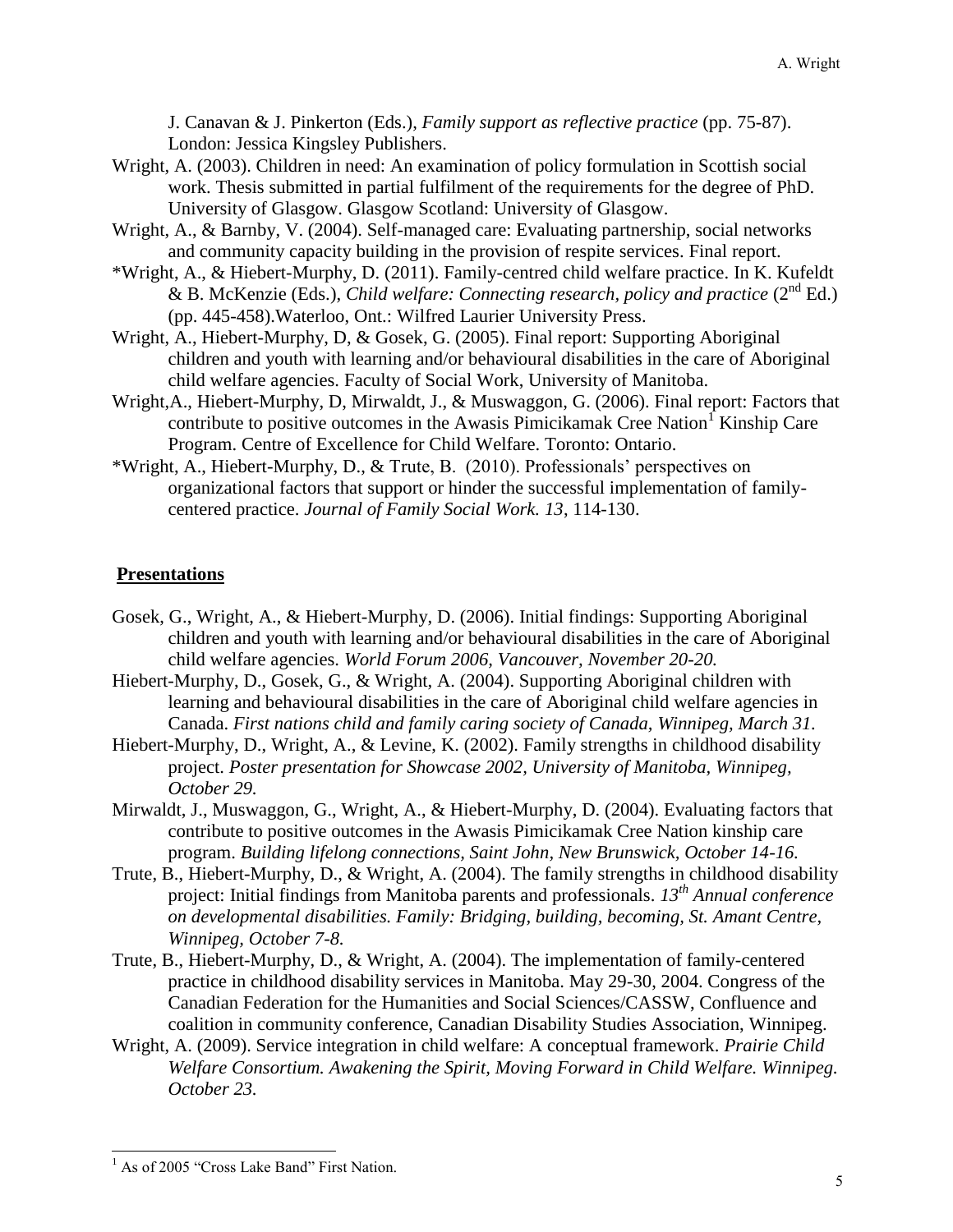- Wright, A. (2008). Responses to children in heed: Historical challenges for social service planning, policy and provision. *Voluntary action history society, third international research conference, University of Liverpool. Liverpool. July 16-18.*
- Wright, A. (2008). Current issues in social work and childhood disability: Findings and Discussion Related to Service Integration. *Faculty of Social Work Brown Bag Research Presentation. February.*
- Wright, A. (2007). Preparing a conference presentation. *Faculty of social work student tutorial in preparation for the social work symposium, November 15th .*
- Wright, A. (2007). Staff Perspectives of Factors that Support and Hinder the Implementation of Family-Centered Services to Families with Children with Special needs. *Family Centred Care Conference, Calgary, April 30th .*
- Wright, A. (2006). Preparing a Conference Presentation. *Faculty of social work student tutorial in preparation for the social work symposium, November 13th .*
- Wright, A. (2005). Promoting resilience within families with children with disabilities: Staff perspectives of factors that contribute to family-centered services. *Pathways to Resilience Conference, Halifax, June 15th -17<sup>t</sup>*<sup>h</sup> .
- Wright, A. (2005). Staff perspectives: The implementation of family-centered practice in childhood disability services in Manitoba. *Children's special services, Brandon, June.*
- Wright, A. (2005). Staff perspectives: The implementation of family-centered practice in childhood disability services in Manitoba. *Children's special services and the society for Manitobans with disabilities, Winnipeg June.*
- Wright, A. (2003). Child and family services policy and practice: Enhanced teaching and learning through technology. *Teaching and Learning with Technology Grant Presentation, University of Manitoba, May 16.*
- Wright, A., & Barnby, V. (2004). Self-managed care: Evaluating partnership, social networks and community capacity building in the provision of respite services. *18th Annual San Diego Conference on child and family maltreatment, San Diego, January 26-30th .*
- Wright, A., & Hiebert-Murphy, D. (2006). *Factors that contribute to positive outcomes in the Awasis Pimicikamak Cree Nation kinship care program. Poster. World forum, Vancouver, November 21.*
- Wright, A. & Mirwaldt, J. (2004). Factors that contribute to positive outcomes in the Awasis Pimicikamak Cree Nations kinship care program. *Awasis Agency of Northern Manitoba Annual General Meeting, October 20.*
- Wright, A., Unfried, B., Gosek, G., & Nabigon, H. (2003). The prairie child welfare consortium: An innovative approach to community, university and government partnership. *CUExpo, Saskatoon, May 7-10.*
- Wright, A. (1998). PhD Seminar Series. University of Glasgow, December.
- Wright, A. (1999). Children in need. Centre for Child Care Research Seminar, The Queen's University of Belfast, February.
- Wright, A. (1999). Residential Worker Course. University of Glasgow, February.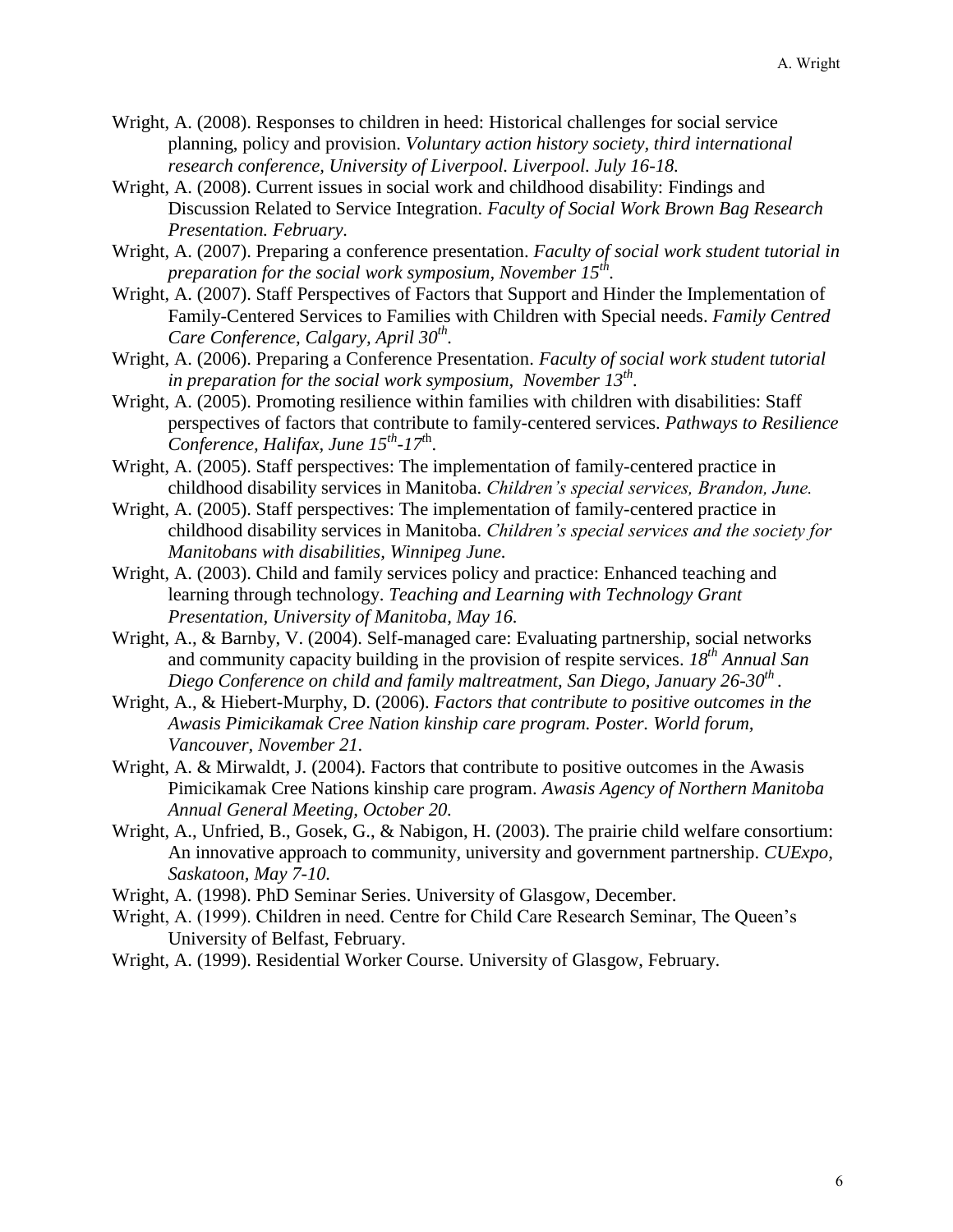### **Funded Research**

- 1. Wright, A. (Principal Investigator). Effectiveness in human services organizations. 2008- 2009. University Research Grants Program (UMRGP), \$5,445.00.
- 2. Wright, A. (Principal Investigator). Effectiveness in human services organizations. 2007- 2008, Faculty of Graduate Studies Graduate Students' Research Assistant Awards. \$3,600.
- 3. Wright, A. (Principal Investigator). Effectiveness in human services organizations. 2006- 2007, Faculty of Graduate Studies Graduate Students' Research Assistant Awards. \$900.00.
- 4. Wright, A. (Co-Principal Investigator), Hiebert-Murphy, D., Mirwaldt, J., & Muswaggon, G. Evaluating factors that contribute to positive outcomes in the Awasis Pimicikamak Cree Nations kinship care program. July 2003 - September 2004, Centre of Excellence for Child Welfare, \$25,000.00.
- 5. Wright, A. (Co-Principal Investigator), Hiebert-Murphy, D., & Gosek, W. Supporting Aboriginal children and youth with learning and behavioural disabilities in the care of Aboriginal child welfare agencies. June 2003 - April 2005, First Nations Child and Caring Society and Health Canada, \$165,000.000.
- 6. Wright, A. (Co-Principal Investigator), & Barnby, V. Evaluation of Winnipeg child and family services self-managed care program. July 2002 - December 2003, Centre of Excellence for Child Welfare, \$25,000.00.
- 7. Trute, B. (Co-Principal Investigator), Hiebert-Murphy, D. (Co-Principal Investigator), & Wright, A. (Co-Investigator), Family strengths in childhood disability. January 2000 – March 2003, SSHRC, \$194,085.00.
- 8. Wright, A. (Principal Investigator). Child and family services policy and practice: Enhanced teaching and learning through technology. April 2002 - April 2003, Teaching and Learning with Technology Grant, \$2,350.00.

## **Other Funding**

- 1. Wright, A. (2009). Travel and Conference Sponsorship Program "Awakening the Spirit, Moving Forward in Child Welfare". \$1,000.00.
- 2. Wright, A. & Clare, K. (2009). BSW Program Review. Faculty of Graduate Studies Graduate Students' Research Assistant Awards. \$1,759.
- 3. Wright, A. (Presenter). (2008). UM/SSHRC International Conference Travel Grants Program. Travel grant to present "Responses to children in need: Historical challenges for social service planning, policy and provision.  $3<sup>rd</sup>$  International Research Conference, University of Liverpool. May, \$1,500.

### **Academic Supervision and Courses Taught**

- I have supervised 13 graduate students and have sat on the committees of ten graduate students (2 PhDs).
- I have been an external committee member for a PhD candidate and one Political Studies MA student.
- I am currently the content specialist for a six credit hour child welfare undergraduate course  $(4<sup>th</sup>$  year).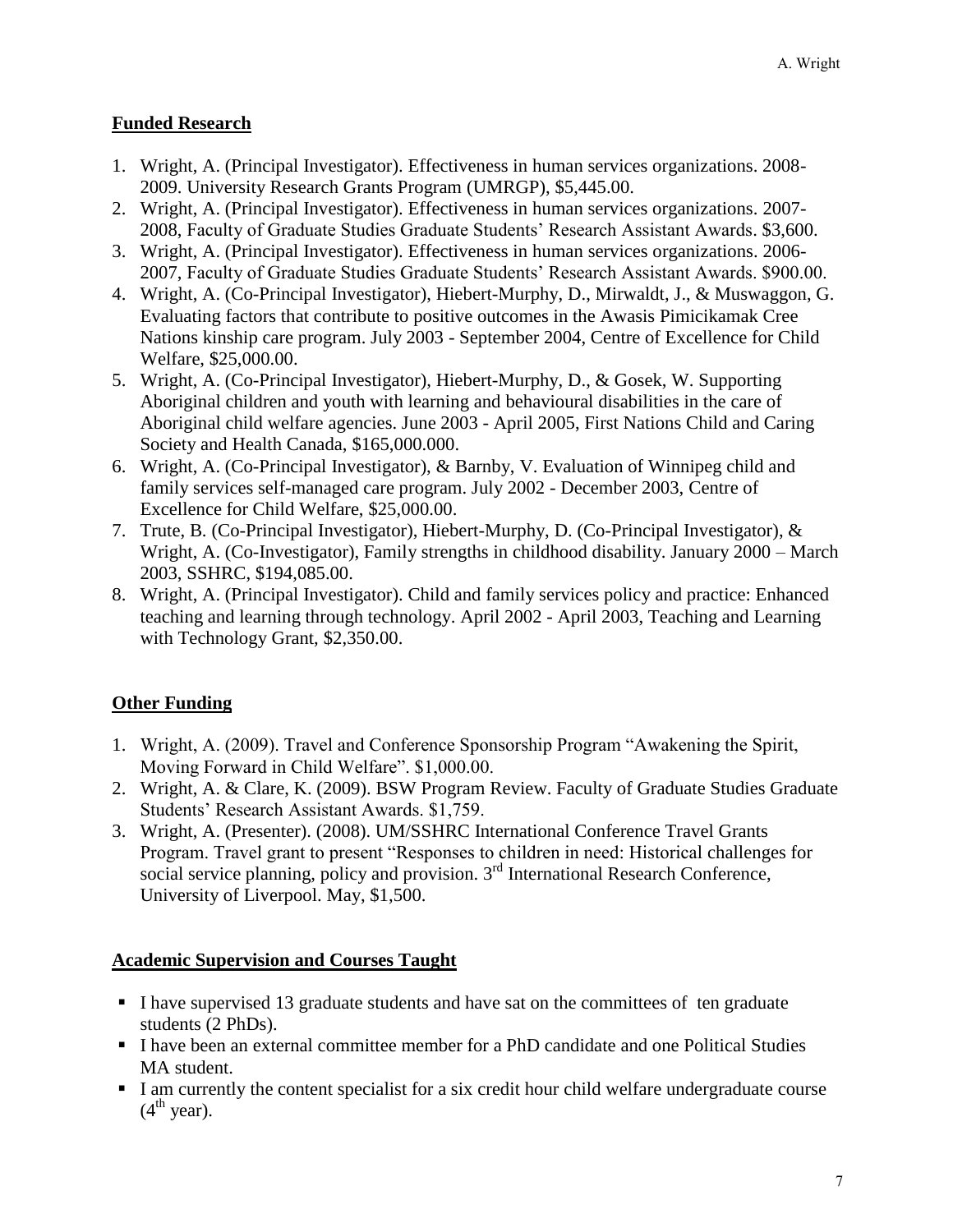# **Courses Taught**

### **MSW Courses**

| 2011-2012          | SWRK 7180 (3 cr.hrs)                                                          |
|--------------------|-------------------------------------------------------------------------------|
| 2011-2012          | SWRK 7190 (3 cr.hrs)                                                          |
| 2010-2011          | SWRK 7220 (3cr.hrs) Selected Topics in Social Work.                           |
| 2007-2008          | SWRK 7280 (3cr.hrs) Readings in Social Work and Social Welfare Research       |
|                    | SWRK 7310 (6cr.hrs) Social Service Administration Practice.                   |
|                    | SWRK 7400 (3cr.hrs) Theoretical Foundations of Social Services                |
|                    | Administration.                                                               |
|                    | SWRK 7220 (3cr.hrs) Selected Topics in Social Work.                           |
|                    | SWRK 7280 (3cr.hrs) Readings in Social Work and Social Welfare Research.      |
| 2006-2007          | SWRK 7400 (3cr.hrs) Theoretical Foundations of Social Services                |
|                    | Administration.                                                               |
|                    | SWRK 7310 (3cr.hrs) Social Services Administration Practice.                  |
| 2004-2005          | 047.731 (6cr.hrs) 1 term, Social Services Administration Practice.            |
|                    | 047.740 (3cr.hrs) Theoretical Foundations of Social Services Administration.  |
| 2003-2004          | 047.731 (6 cr.hrs) Social Services Administration Practice.                   |
|                    | 047.740 (3 cr.hrs) Theoretical Foundations of Social Services Administration. |
| 2002-2003          | 047.731 (6cr.hrs) Social Services Administration Practice.                    |
| 2001-2002          | 047.731 (6cr.hrs) Social Services Administration Practice.                    |
| <b>BSW Courses</b> |                                                                               |
| 2011-2012          | SWRK 4200/4300 (6cr.hrs) Field Focus Child and Family Services (I taught the  |
|                    | first half of this course – online).                                          |
| 2007-2008          | SWRK 2090 (6 cr.hrs) 1 term. Human Behaviour and Social Work                  |
| 2003-2004          | Practice.047.420 (6 cr.hrs) Field Focus: Child and Family Services.           |
| 2002-2003          | 047.420 (6cr.hrs) Field Focus: Child and Family Services.                     |
| 2001-2002          | 047.420 (6cr.hrs) Field Focus: Child and Family Services.                     |
| 2001               | 047.211 (3cr.hrs.) Emergence of the Canadian Social Welfare State.            |
| 2000-2001          | 047.420 (6cr.hrs) Field Focus: Child and Family Services.                     |

#### 1994-1995 047.415 (3cr.hrs.) Social Work Practice Seminar Child Abuse and Neglect.

# **Committee Involvement**

| Autumn, 2011   | External for M. Levine's application for promotion.                 |
|----------------|---------------------------------------------------------------------|
| May, 2009-2012 | Member, Board of Accreditation, Canadian Association of Social Work |
|                | Education.                                                          |
| 2009-2010      | Member, Associate Deans' Undergraduate (ADU), the University of     |
|                | Manitoba (UM).                                                      |
| 2009-2010      | Member University Discipline Committee, UM.                         |
| 2009-2010      | Member, ADU Discipline Sub-Committee UM.                            |
| 2008-2010      | Member, Child and Family Services Strategy Committee on Education   |
|                | and Training, Faculty of Social Work, UM.                           |
| Nov. 2008      | Chair, CFS-SCET Working Group Sub-Committee, UM.                    |
| 2008-2010      | Member, Senate Sub-Committee on Admissions, UM.                     |
| 2008-2010      | Member, Senate Committee on Admissions, UM.                         |
| 2008-2009      | Member, Recruitment and Hiring Committee, Faculty of Social Work,   |
|                | UM.                                                                 |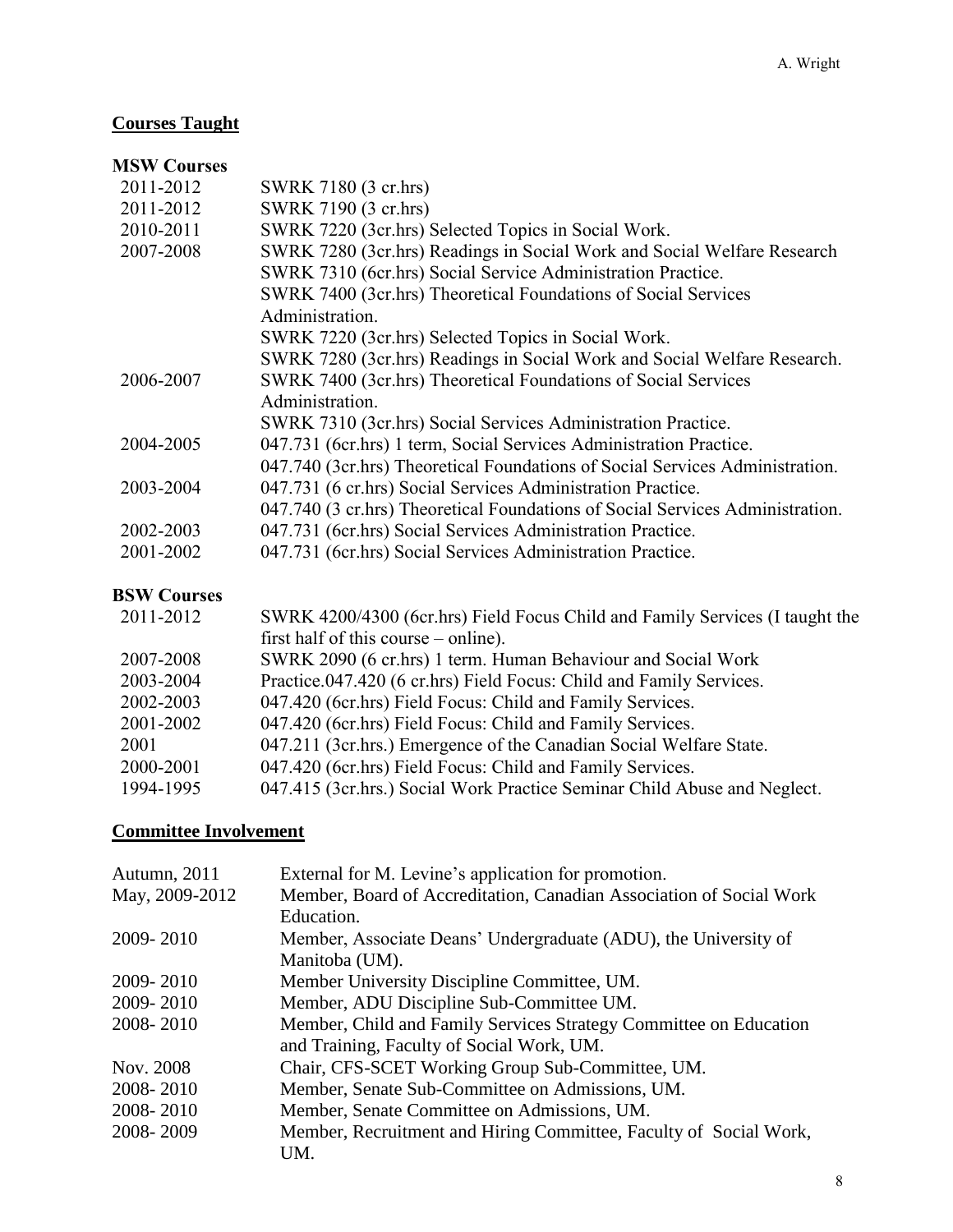| 2008-2010              | Board Member and Secretary, Campus Day Care, Winnipeg, Manitoba.              |
|------------------------|-------------------------------------------------------------------------------|
| 2007-2010              | Member, Faculty of Social Work Representative, Senate, UM.                    |
| 2007-2010              | Chair, BSW Admissions.                                                        |
| 2007-2008              | Member of the Presidential Advisory Committee on the Search for a Dean,       |
|                        | Faculty of Social Work.                                                       |
| 2006-2008              | Chair, BSW Program Committee.                                                 |
| 2006-2007              | Chair, Fort Garry BSW Admissions Review.                                      |
| 2006-2007              | Chair, BSW Committee on Academic Standings.                                   |
|                        | Chair, BSW Appeals Committee.                                                 |
| 2006-2010              | Chair, Professional Unsuitability By-Law Review Committee.                    |
| 2006-2010              | Member of Faculty of Social Work Web Committee (adhoc).                       |
| 2004-2005              | Member, Envision Editorial Committee.                                         |
| 2003-2004              | Member, CASSW Faculty of Social Work Special Events Committee.                |
| 2003, 2004             | Member, Faculty of Social Work Tenure Committee.                              |
| 2003                   | Member, Congress 2004 University of Manitoba Steering Committee.              |
| 2001-2010              | Member, BSW Program Committee.                                                |
| 2001-2009              | Member, Graduate Program Committee.                                           |
| 2001-2010              | Member, Social Services and Administration Stream.                            |
| 2001-Current           | Member, Faculty Council.                                                      |
| 2010                   | Member, Prairie Child Welfare Consortium E-Learning Committee                 |
| 2000-2005              | Member, Steering Committee, Prairie Child Welfare Consortium.                 |
| 2000-2010              | Member, Prairie Child Welfare Consortium.                                     |
|                        | Member, PCWC Symposium Planning Committee:                                    |
|                        | Invitational Tri-Provincial Child and Family Services Symposium.<br>$\bullet$ |
|                        | Saskatoon, Saskatchewan, 2001.                                                |
|                        | "Child and Family Services Transformation: Research, Policy and Best          |
|                        | Practices", Winnipeg 2003                                                     |
|                        | Co-chair Conference, Winnipeg, 2009                                           |
|                        |                                                                               |
| <b>Paid Consultant</b> |                                                                               |
|                        |                                                                               |
| 2012                   | Phoenix Sinclair Inquiry Commission.                                          |
| 2009-2010              | Child and Family Services General Authority, Winnipeg, Manitoba.              |
| 2006                   | External Child Welfare Review Committee, Winnipeg, Manitoba. For the          |
|                        | Office of the Children's Advocate and the Ombudsman of Manitoba.              |
| 2003-2004              | Emergency Assessment Placement Department Shelter System, Winnipeg,           |
|                        | Manitoba. For the Office of the Children's Advocate, Manitoba.                |
|                        |                                                                               |
| <b>Reviewer</b>        |                                                                               |
|                        |                                                                               |
| 2013                   | <b>Canadian Association of Social Workers</b>                                 |
| 2011                   | Prairie Child Welfare Consortium. Awakening the Spirit, Moving Forward        |
|                        | in Child Welfare.                                                             |

2010 First Peoples Child and Family Review Journal

Canadian Social Work Journal

2006 Social Sciences and Humanities Research Council of Canada. Assessor: Written assessment of French application.

2004 Social Sciences and Humanities Research Council of Canada. Assessor: Written assessment of French application.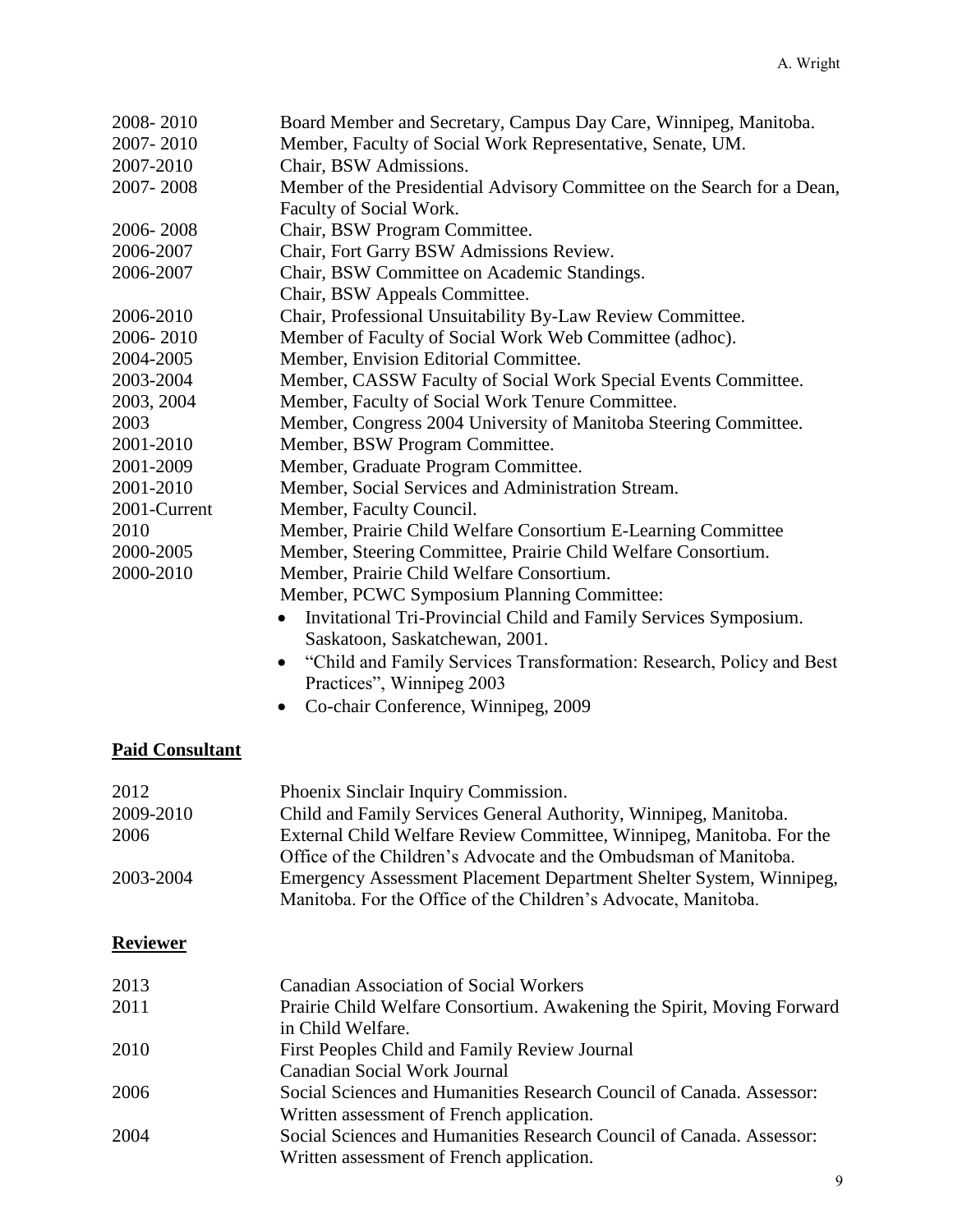| 2004        | Abstract reviewer for CASSW.                                         |
|-------------|----------------------------------------------------------------------|
| 2004        | Reviewer for the Manitoba Canada Volunteerism Initiative Pilot and   |
|             | Demonstration Projects.                                              |
| 2003        | Social Sciences and Humanities Research Council of Canada. Assessor: |
|             | Written assessment of French application.                            |
| 2003        | Participant in the WebCT 3.8 Campus evaluation study.                |
| 2003 & 2004 | Guest Reviewer for Canadian Journal of Community Mental Health.      |

#### **Voluntary service**

2012. Presentation on Family-Centred Child Welfare Practice (with D. Hiebert-Murphy)

#### **Professional Development: Participation in Seminars, Workshops, Symposia**

### **2011**

 Participated in Adobe Connect Training with Distance and Online Education, University of Manitoba.

### **2010**

- Participated in the following Academic Administrators Workshops:
	- o Developing University Research: Roles, Strategies and Supports; The ABCs of Collective Agreements (05/02/10); A Primer on Governance.

#### **2009**

- Participated in The University of Manitoba's "Sick Leave, Long Term Disability and Accommodation" Workshop.
- Participated in the Distance Delivery (DD) Workshop "Interactivity in DD Courses", Angel and Ivocalize training.
- Attended the "Enabling Greatness: Perspectives on Leadership" public.

### **2008**

 Faculty Representative: Interprofessional Education for Collaborative Patient Centred Practice (IECPCP) Retreat.

### **2007**

• Participant: Learning and Technology Centre workshop "Evaluating Effectiveness". **2006**

- Attended: Dr. Emily Toth, Ms. Mentor's Impeccable Advice for Women in Academia.
- Participant: Learning Organizations, University of Manitoba Human Resources Learning and Development Services.

### **2005**

 June 2-3. Invited Participant: the UN Secretary-General's Study on Violence Against Children.

### **2004**

- Participant: Exploring New Approaches to Social Policy. Policy Research Initiative. Ottawa.
- Participant: Workshop for Chairs and Other Members of Search Committees
- Attended: Workshop on Participatory Budgeting, Canadian Centre for Policy Alternatives.
- Participant: Canadian Institutes of Health Research (CIHR) Research Planning and Priorities Committee, Institute of Human Development, Child and Youth Health Breakout Session.
- Participant: Incorporating Anti-Oppressive Practice in the Curriculum and Classroom.
- Participant: Steering Committee Meeting of the Prairie Child Welfare Symposium, Regina.
- Participant: Respectful Work and Learning Environment Policy Workshop, University of Manitoba.